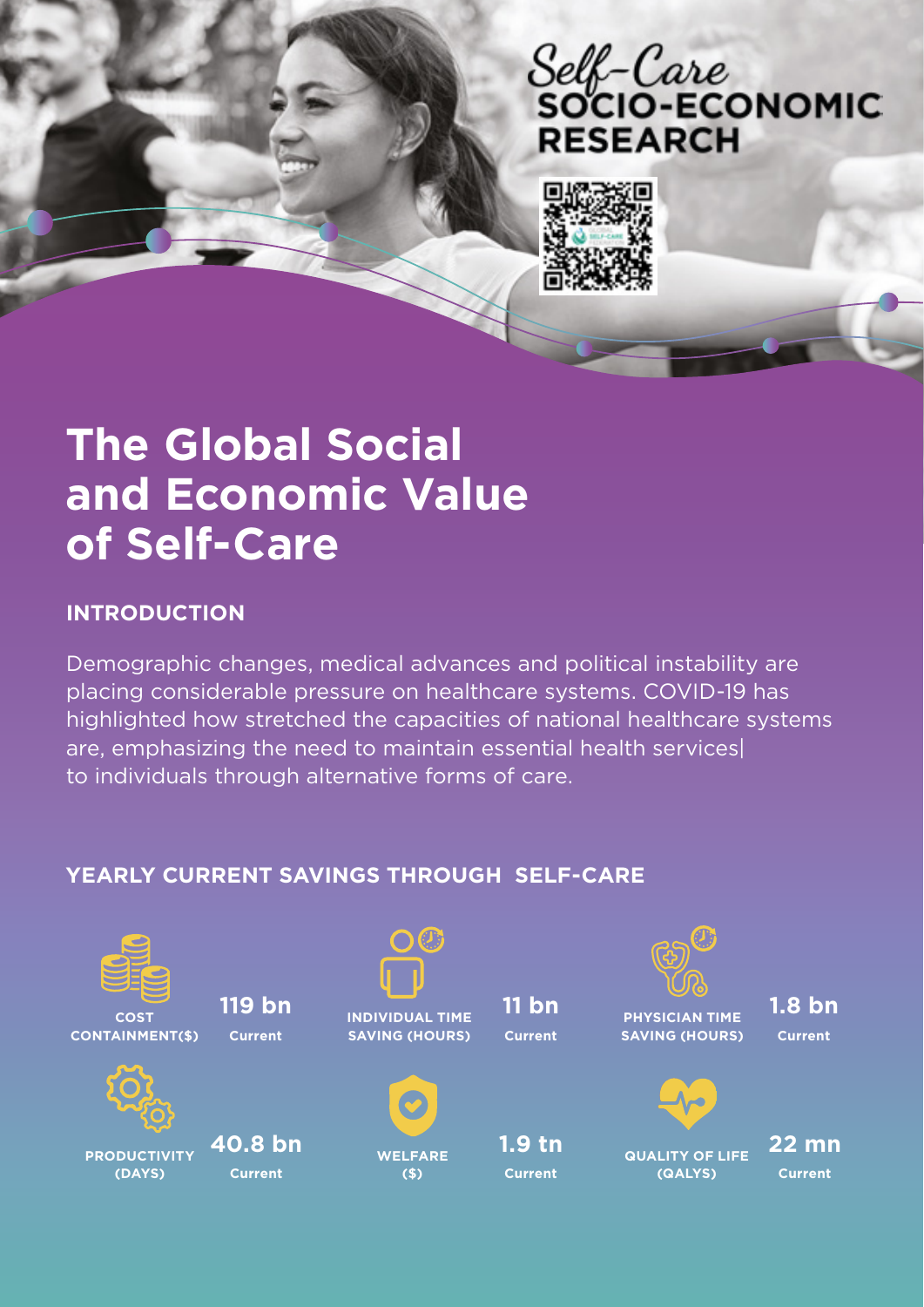# **METHODOLOGY**

The study evaluates the value of self-care as savings in monetary cost, physician time and individuals' time as well as gains in welfare, productivity and quality of life. The level of significance of these value categories for self-care varies across global regions due to differences in economic standards, healthcare infrastructure and individuals' needs.

These differences also contribute to variations in the practice of self-care, leading to the emergence of two main self-care concepts that can be identified around the world:



#### **GROUP A**

Includes the wealthiest countries, distinguished by their high levels of GDP and household incomes, with the best access to healthcare among the countries included in this study.

#### **GROUP B**

Comprises countries with moderate levels of GDP and household incomes as well as moderate access to healthcare.

### **AIMS & OBJECTIVES**

#### **SYSTEMATIC** LITERATURE REVIEW Identifies health economic studies on self-care

This research study "The Global Social and Economic Value of Self-Care" aims to distinguish self-care as a key contributor to the health of individuals and healthcare systems worldwide. It also enriches the evidence-base to further support the economic, political and legislative framework in which individuals, healthcare professionals and all other stakeholders and the industry operate.

The global social and economic value of self-care is assessed based on the following objectives:

- **• Quantify the current economic and social value** that use of self-care products generates for individuals, health systems and society globally with a specific focus on regions where data is currently lacking: Sub-Saharan Africa, East & South Asia, Latin America
- **• Quantify the economic and social value of self-care** should more products be available without prescription and if there is increased access to available products



# **METHODOLOGY**

This study is based on scientific evidence identified through two structured literature reviews:



TARGETED REGIONAL LITERATURE REVIEW Explores the scope of self-care worldwide



In the next step, a theoretical approach including a decision tree was used to estimate consumer and economic modelling behavior in the case of a self-treatable condition (STC) [2,3]. The current and future values of self-care are quantified using the current use rate of OTC products. The global value of self-care is calculated by aggregating the value of self-

Both literature reviews focus on the qualitative analysis of the methodologies and results of peer-reviewed and grey literature.

> care products used in the seven world regions as classified by the World Bank. Countries in these regions are further classified in three groups based on the homogeneity of data for healthcare accessibility and affordability and economic development (e.g. GDP) [4]. To overcome data gaps, the statistical method of multiple imputations is applied [5].

# **GROUP C**

Represents countries with the lowest levels of GDP and household incomes as well as the most limited access to healthcare.

**"Self-Care as the first treatment** 

**option"** which refers to the practice of self-care as opposed to visiting a primary care physician



**"Self-Care as the only treatment option"** which refers to the practice of self-care instead of doing nothing

It should be noted that preventative and health promoting behavior of self-care can significantly contribute to health outcomes. Measurement of these different self-care modalities can be difficult to assess and the remit of this study focuses on OTCs and self-care.

Data on national healthcare system coverage, healthcare expenditure and healthcare provider density, for example, indicates variations in healthcare infrastructure and economic development across countries located in the same geographic region. The study classifies 155 countries into:

- **• Country Group A**
- **• Country Group B**
- **• Country Group C**

prompted by a need to group countries according to relevant parameters that reflect healthcare accessibility and affordability.

The effects of self-care in Group A countries are primarily based on self-care as a first treatment option while the effects of self-care in Group C countries are primarily based on self-care as only treatment option. The effects of self-care in Group B countries are generated based on a mixture of the two.

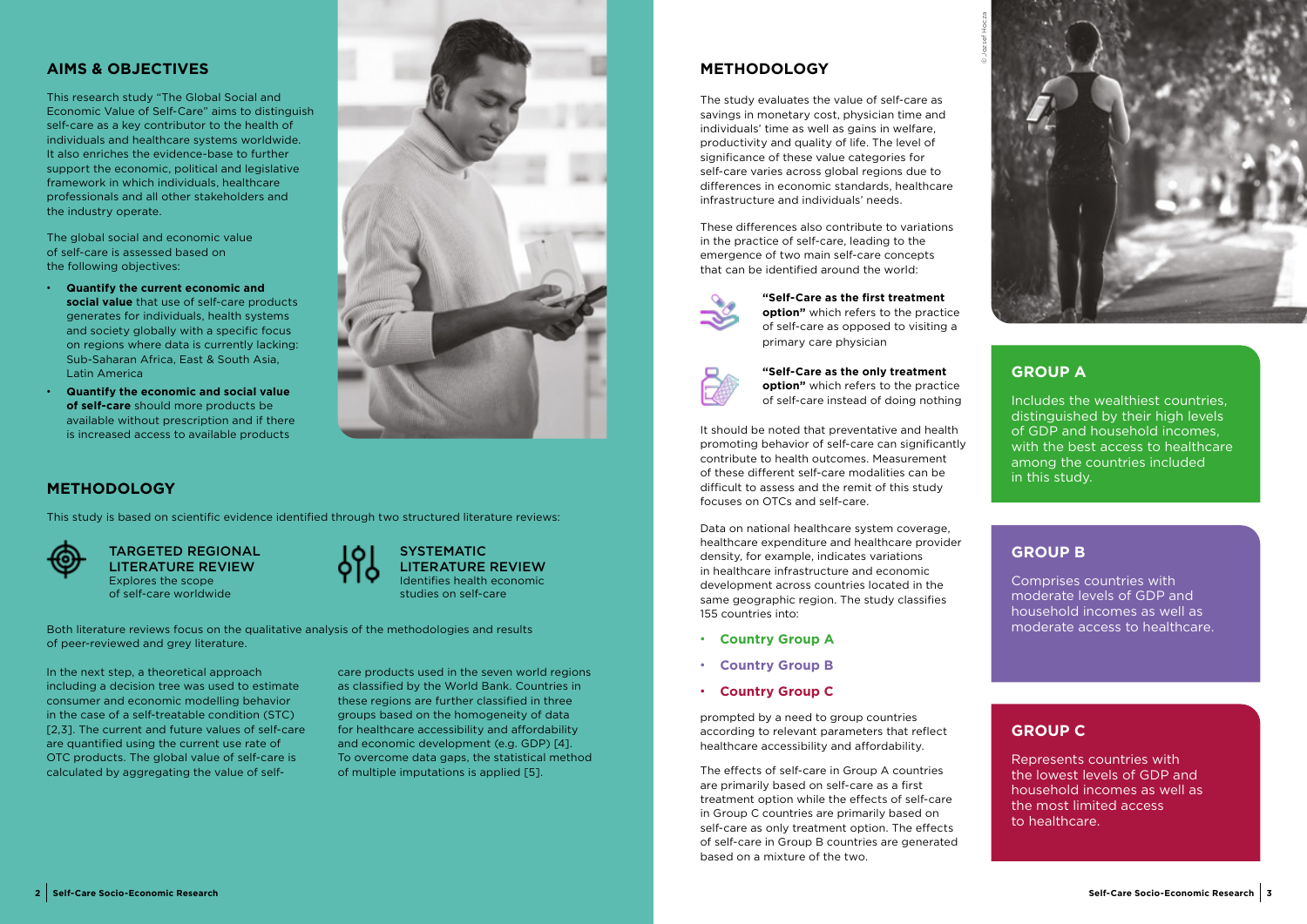#### **RESULTS**

These resources would otherwise have been spent on avoidable physician visits and prescription medicines for self-treatable conditions that could alternatively be managed with OTC products. Most importantly, **self-care relieves the burden on healthcare providers by saving physicians' time, currently saving 1.8 billion physician hours** to attend to more severe health conditions. Moreover, self-care allows individuals to continue their day-to-day activities, such as going to work, **saving around 11 billion patient hours worldwide**. This saved time would otherwise be spent on unnecessary waiting, travel and consultations in primary care or emergency department settings.

In addition, the analysis of the current value of self-care highlights gains in overall productivity, welfare and quality of life.

Approximately **40.8 billion productive days are achieved**, corresponding to a value of **\$1,879 billion in welfare effects**. These effects are based on reductions in symptom duration and severity of STCs, which leads to increases in productivity among the global population. Quality of life is also improved and can be measured in terms of quality-adjusted life years (QALYs), which is a globally recognized instrument for measuring the value of health outcomes [6,7]. QALYs capture the effects of both length of life and health-related quality of life [7].

- Substantial monetary savings for healthcare systems
- Considerable savings of physician time capacities which can be used for treating more severe cases
- Self-care empowers individuals to manage their own health and saves individuals time

Due to, for example, reduced impairment and improved health status identified in this study, **a gain of approximately 22 million QALYs is estimated worldwide.** 

The future potential of self-care is influenced by changes in economic welfare (e.g. increasing incomes) and demographics (e.g. ageing populations and population growth or decline). Additionally, self-care policy measures play a significant role in unlocking the future potential of self-care. To maximise their benefits, they should be adapted to the needs of populations on the regional and country levels, as well as to diverse political and health structures.



**The more the OTC use increases, the greater the individual and societal benefits that can be realized through self-care.** In this study, the volume of the future OTC market in 2030 was calculated by forecasting population and economic welfare. These effects are based on fixed forecasts from the Global Burden of Disease Health Financing Collaborator Network and the United Nations. The additional benefits of supportive self-care policies were also calculated based on expert knowledge, and the targeted and systematic literature reviews. The benefits of self-care for the forecast period were estimated based on the calculated size of the OTC market in 2030.

These calculations produce values which highlight the **considerable incremental potential of self-care between 2019 and**  **2030**, driven by economic growth, demographic changes and improved self-care policy measures. **The cost containment effect is estimated to be approximately \$178.8 billion per annum in the future compared to current \$119.0 billion.**

Self-care also has the potential to significantly improve quality of life, achieving **39 million QALYs in the future** potential scenario.

**Self-care policies can lead to gains between 16-25% (conservative estimation) for individuals and health systems.** In future, implementation of fit for purpose self-care policies have the potential for higher monetary savings for healthcare systems and national economies. These additional gains rely on factors such as readiness or willingness of individuals, healthcare providers, and other relevant stakeholders to adopt them.

**In Group C countries, currently self-care is making an important contribution to maintaining individuals' ability to work and improving welfare:**

- Productivity gains are essential. They reflect the restoration of a person's functional ability to perform to their full potential, both in everyday tasks and in paid employment. Most importantly, especially in countries without sick leave benefits, this means that individuals are able to continue to work and earn income
- Improved health-related quality of life, especially when there is no access to a physician

**Depending on their structure, the value of self-care in Group B countries is derived from a combination of the effects described above.**

**In South Asia, individuals can currently gain up-to 7 days of productivity per capita per year with use of OTC products for STCs** 

**At the global level, current self-care activities are generating substantial monetary savings as well as healthcare workforce savings, totaling approximately \$119 billion**

> **In Latin America & the Caribbean practice of self-care and use of OTC products leads to current welfare savings of \$123 per capita per year**

**Future welfare gains of \$22 are estimated for Sub-Saharan Africa per capita per year**

Time savings of:

- **• 17.9 billion individual hours**
- **• 2.8 billion physician hours can also be saved**.

Productivity gains of:

**• 71.9 billion productive days** 

Annual growth in welfare effects of:

**• about \$2,830 billion**

|                                | <b>Estimated gains through self-care policies</b> |        |
|--------------------------------|---------------------------------------------------|--------|
| <b>Cost Containment</b>        | \$19.5 billion                                    | $+16%$ |
| <b>Individual Time Savings</b> | 2.2 billion hours                                 | $+20%$ |
| <b>Physician Time Savings</b>  | 0.3 billion hours                                 | $+18%$ |
| <b>Productivity</b>            | 10.1 billion days                                 | $+25%$ |
| Welfare                        | \$312.2 billion                                   | $+17%$ |
| <b>Quality of Life</b>         | 5.5 million QALYs                                 | $+25%$ |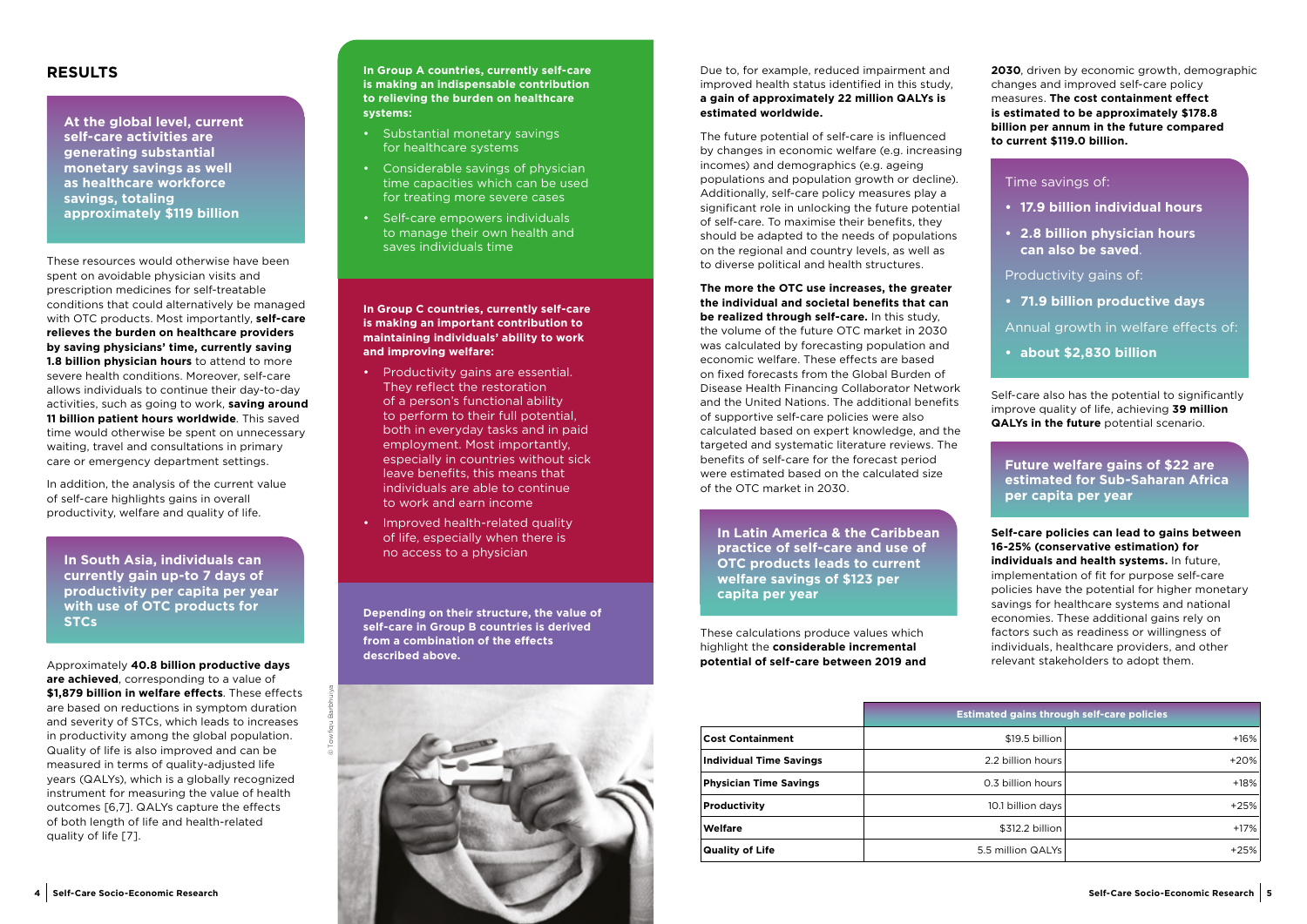In the course of this global study, it became apparent that health economic and pharmacoeconomic approaches usually applied to assess the value of self-care cannot be transferred to lower-income regions. This is due to differing conditions, particularly regarding health-related infrastructure and the prevailing socio-economic factors. Hence, in some of these regions, such as Sub-Saharan Africa and South-East Asia, self-care is not an alternative care option, but rather the only possible access to treatment for most individuals. This is in contrast to wealthier countries, where there is usually wider access to more health care.

A consequence of this finding was the development of new conceptual approaches within the study, which reflect these different concepts of self-care. These scientific approaches are based on specific behavioural patterns as well as on the benefits associated with the respective concept of self-care. In this context, especially in countries with low income levels and limited access to healthcare, the positive effects on productivity, welfare and quality of life have proven to be outstanding parameters for measuring the benefits of self-care. This is in contrast to the cost and time savings that form the core of the quantifiable benefits of self-care in high income countries.

From the authors' perspectives, the most significant contribution of the present research project consists in this new conceptual approach and in the quantification of the various corresponding benefits of self-care. This approach enabled insights regarding the benefits of self-care to be obtained for regions that had previously been "white spots" on the world self-care map in this context.

The relevance of these findings is particularly significant because they create a database for promoting the topic of self-care at the global and local level. Given the proven benefits and efficiency gains that have been and can be achieved through self-care, an increased focus on improving self-care policy provides an opportunity for significant health, social and economic benefits to be more fully realized.

#### **Self-care is still not perceived as an essential pillar of a comprehensive healthcare system.**

There is a lack of targeted policy measures that provide incentives at the individual and collective level to promote self-care as a substitute for physician visits wherever appropriate.





The research results indicate that, especially for countries with lower income levels and poorer access to health care, self-care must be regarded as a much higher priority.

The actual relevance of the findings for health policy results from the fact that **adequate self-care policy can significantly expand the benefits associated with self-care for individuals and society.** This applies to health policymakers at national, regional and global levels. Although demographic

and economic development as external factors contribute to this expansion, there is also considerable room for improvement through targeted self-care policies. Neglecting to consider the additional positive effects of self-care from a policy perspective would result in foregoing potential advances in the efficiency and quality of healthcare. Ultimately, gains in welfare and quality of life for individuals, especially in low-income countries, could be realised through suitable self-care policies.

**In Group A countries, self-care policy measures should focus on creating incentives to enable self-care as the first treatment option, for example Rx to OTC switches**

**In Group C countries, the main self-care policy challenge is to ensure that the population has the widest possible access to self-care products and information.**

- **• Coherent healthcare policy and regulation supporting self-care is required.**
- **• Accountability and collective action is required from all stakeholders to ensure that self-care is a key driver in accelerating the delivery of Universal Health Coverage.**

# **We recommend**

- **• Health literacy to be recognised as a fundamental catalyst for change, ensuring individuals understand and act upon credible health information to become active self-managers of their health.**
- **• Self-care to be understood as a multi-faceted and multidimensional concept which includes a variety of health-related practices. There needs to be a greater recognition of these elements and the benefits of self-care from all key stakeholders.**

**The results of this study clearly demonstrate that self-care delivers both social and economic benefits on a global scale, regardless of the country health system and demographic status. There is also great potential for increased benefits to be delivered to individuals and health systems with an increased uptake of self-care.**



#### **CONCLUSIONS**

So far, scientific studies on the value of self-care have mainly focused on high-income countries with advanced healthcare systems. This applies in particular to Australia and countries in North America and Europe. In these countries, the individual's convenient and time-saving access to treatment is seen as the main advantage of self-care. On a societal level, the benefits of self-care result from relieving the burden on healthcare systems. In principle, **self-care is seen as an alternative to the use of existing healthcare system facilities**. The corresponding benefits, therefore, result from the responsible use of OTC products instead of consuming scarce resources, particularly physician time, in these healthcare systems.